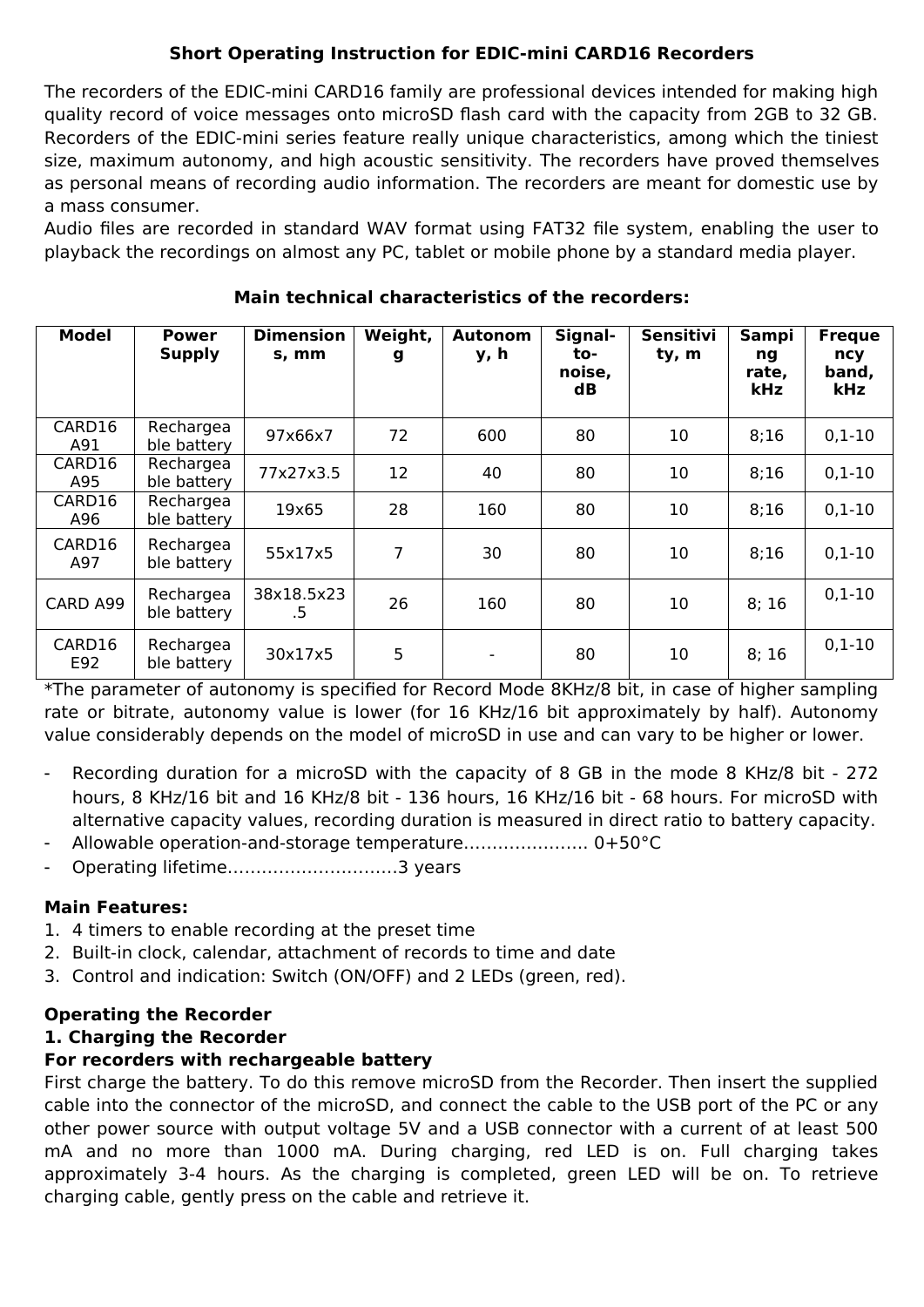**Important!** Attention: even if you don't use the Recorder, the rechargeable battery must be charged at least once a month. Otherwise the battery may malfunction, which is not covered by the Warranty.

#### **For voice recorders with external power source (E92 model)**

Connect a DC voltage source (3.6-6V) to connectors 1 (golden wire - minus) and 2 (red wire plus) of the cable from the delivery set. If the voltage source is a Li-Pol battery, then by connecting the contacts 2 and 3 (green wire) of the cable you can provide current of 100 mA (by connecting an adapter to the voice Recorder and connecting the adapter to the computer's USB)

#### **2. Preparing microSD Card**

MicroSD card which is in the delivery set, doesn't require any preliminary preparation. It is formatted in FAT32 and there is also a configuration file CONFIG.INI containing Recorder's settings and EVENTS.TXT file with detailed instruction to operate the Recorder.

If you need to use a new memory card, first make sure that the file system installed on the card is FAT32, then simply insert the new microSD into the Recorder and shift the Switch once Off-On-Off.

When replacing the card, it is strongly recommended to format new microSD in the FAT32 file system.

#### **3. Recording.**

To start recording, set the Switch to ON position. Red LED flashes 5 times, and the Recorder starts recording. During recording, red LED is flashing by two series of flashes, the number of flashes indicating:

| <b>Number of</b><br>flashes | <b>Battery charge</b><br>level<br>(1st series) | <b>Free memory capacity</b><br>(2nd series) |
|-----------------------------|------------------------------------------------|---------------------------------------------|
|                             | 70-100%                                        | 75-100%                                     |
|                             | 30-60%                                         | 50-75%                                      |
|                             | 2-30%                                          | 25-50%                                      |
|                             |                                                | $1 - 25%$                                   |

To stop recording, shift the Switch to OFF position. Red LED flashes and recording stops.

A series of flashes when enabling recording that are different from the above mentioned state for one of the following contingency situations: 3 flashes - battery is discharged, 10 flashes indicate microSD failure (full, can not be read or not available).

#### **4. Record Playback**

Make sure the Switch is in "Off" position (Removing the microSD from Recorder during recording may lead to audio file damage). By gently pressing on microSD card, remove it from the Recorder. Insert microSD card into the supplied USB reader, then connect it to the USB port of the PC. MicroSD card should be recognized as a separate disk with recorded WAV files of audio recording, which can be played back by any media player.

#### **5. Reset.**

In case of a contingency situation with the Recorder, use any pointed object (toothpick etc) to press the Reset button (the hole on the case, marked R / Res / Reset). In case the card is installed, red LED will be on. If there is no card installed, there will be 10 flashes to indicate its absence. For the recorders with external power source, in case of any malfunction, disconnect and then connect power source again.